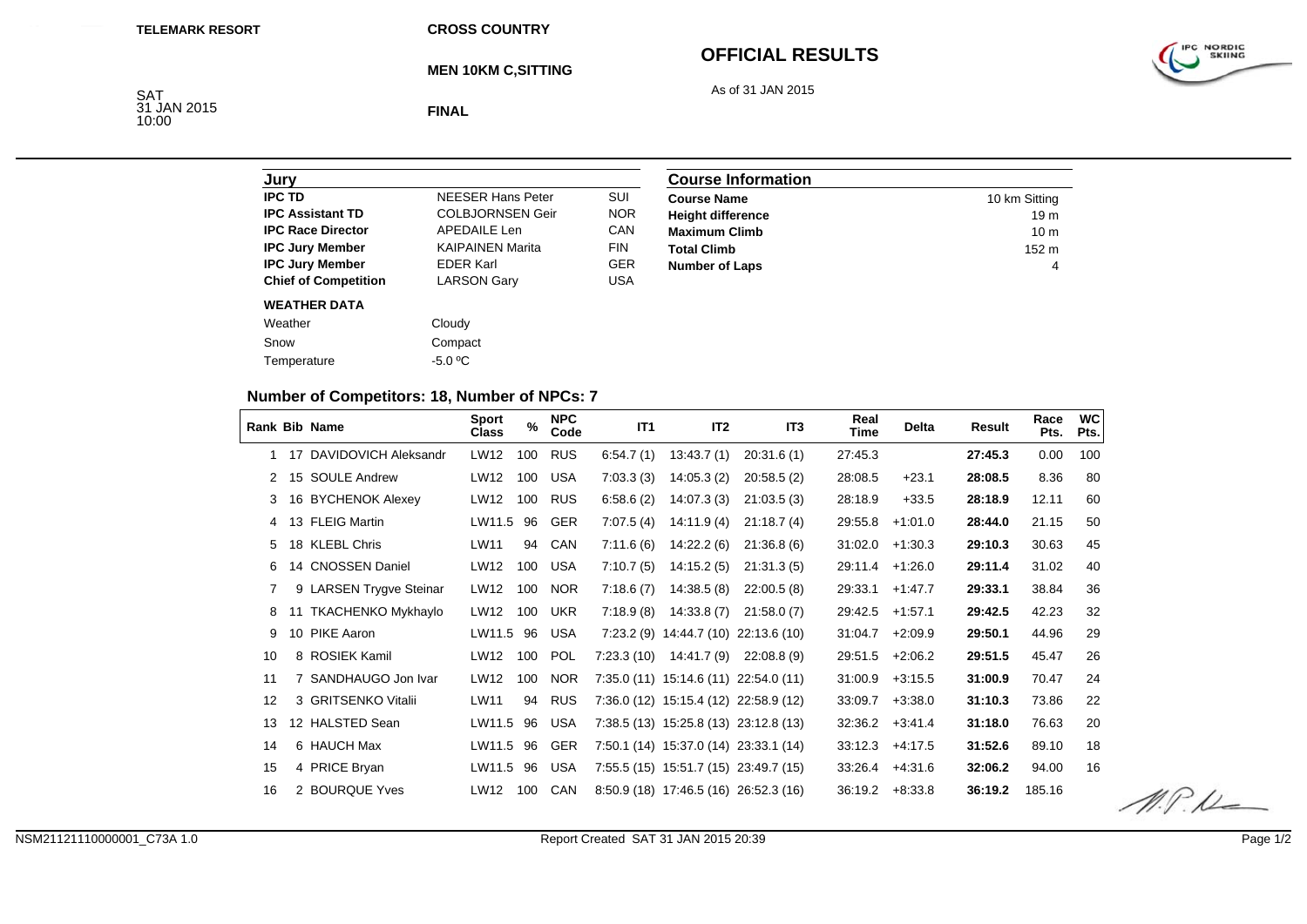#### **OFFICIAL RESULTS**



As of 31 JAN 2015



**FINAL**

| Rank Bib Name           | Sport<br><b>Class</b> | <b>NPC</b><br>Code | IT <sub>1</sub> | IT <sub>3</sub>                                    | Real<br>Time | Delta             | <b>Result</b> | Race<br>Pts. | WC<br>Pts. |
|-------------------------|-----------------------|--------------------|-----------------|----------------------------------------------------|--------------|-------------------|---------------|--------------|------------|
| 17 5 PEREZ Augusto Jose |                       |                    |                 | LW12 100 USA 8:42.7 (16) 17:46.6 (17) 26:59.3 (17) |              | $36:35.2 +8:49.8$ | 36:35.2       | 190.92       |            |
| ZAPLOTINSKY Derek       | LW11                  | 94 CAN             |                 | 8:50.2 (17) 18:00.0 (18) 27:33.2 (18)              |              | 39:39.2 +10:07.5  | 37:16.5       | 205.80       |            |

M.P.K

| l Legend: |                        |            |                                    |     |                       |  |
|-----------|------------------------|------------|------------------------------------|-----|-----------------------|--|
| Delta     | e behind ranked        | <b>IPC</b> | International Paralympic Committee | TD. | <sup>1</sup> Delegate |  |
| ∣ITn      | ntermediate position r | <b>NPC</b> | National Paralympic Committee      |     |                       |  |

IPC NORDIC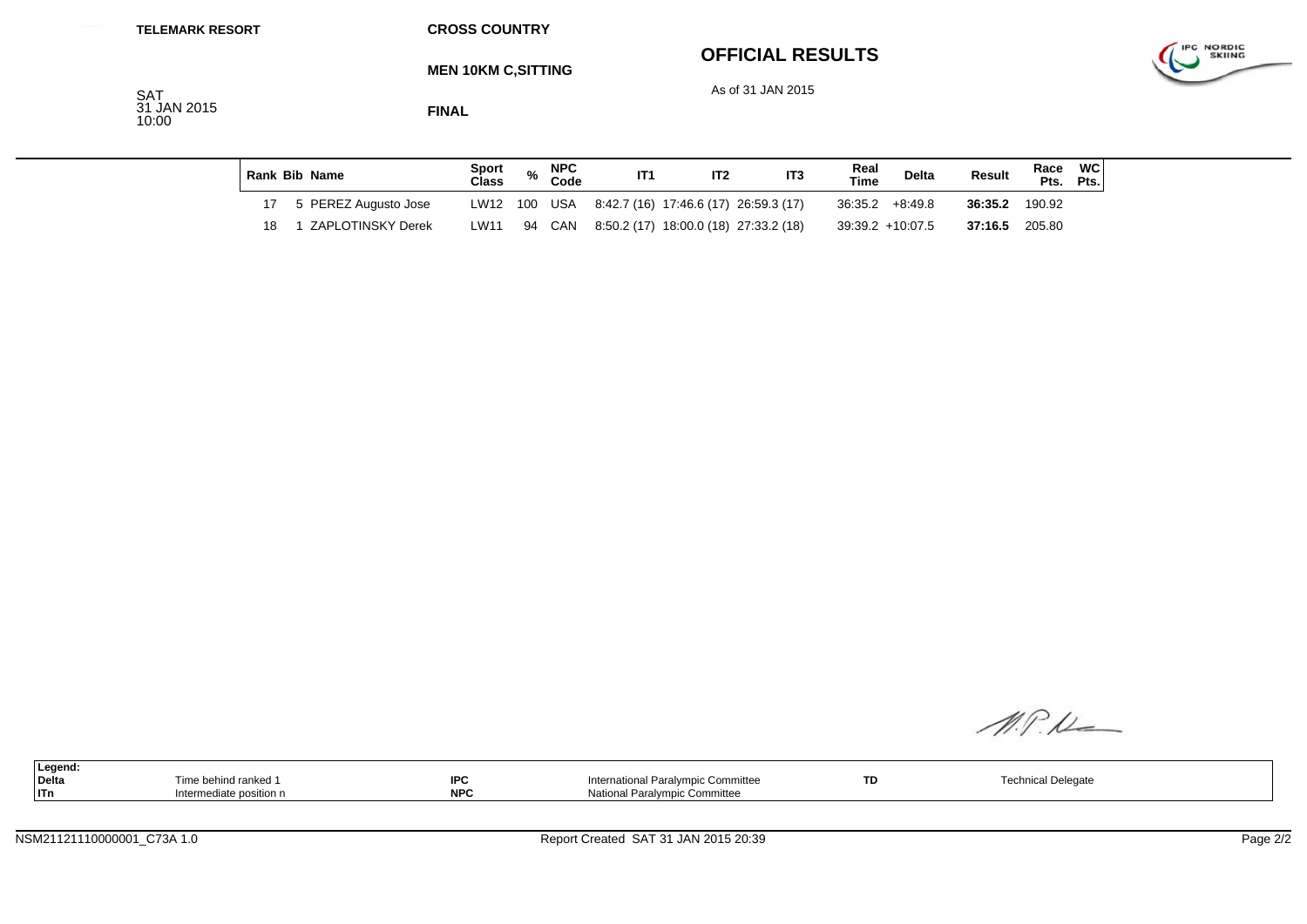**MEN 10KM C,STANDING**

# **OFFICIAL RESULTS**

As of 31 JAN 2015



SAT<br>31 JAN 2015<br>11:30

**FINAL**

| Jurv                        |                          |            |
|-----------------------------|--------------------------|------------|
| <b>IPC TD</b>               | <b>NEESER Hans Peter</b> | SUI        |
| <b>IPC Assistant TD</b>     | <b>COLBJORNSEN Geir</b>  | <b>NOR</b> |
| <b>IPC Race Director</b>    | APFDAIL F Len            | CAN        |
| <b>IPC Jury Member</b>      | <b>KAIPAINEN Marita</b>  | <b>FIN</b> |
| <b>IPC Jury Member</b>      | <b>FDFR Karl</b>         | <b>GER</b> |
| <b>Chief of Competition</b> | <b>LARSON Gary</b>       | USA        |
| <b>WEATHER DATA</b>         |                          |            |
| Weather                     | Cloudy                   |            |
| Snow                        | Compact                  |            |
| Temperature                 | $-5.0 °C$                |            |

| <b>Course Information</b> |                 |  |  |  |  |  |
|---------------------------|-----------------|--|--|--|--|--|
| <b>Course Name</b>        | 10 km Standing  |  |  |  |  |  |
| <b>Height difference</b>  | 34 m            |  |  |  |  |  |
| <b>Maximum Climb</b>      | 32 <sub>m</sub> |  |  |  |  |  |
| <b>Total Climb</b>        | 340 m           |  |  |  |  |  |
| <b>Number of Laps</b>     |                 |  |  |  |  |  |

# **Number of Competitors: 24, Number of NPCs: 12**

|    |     | Rank Bib Name              | <b>Sport</b><br>Class | $\%$ | <b>NPC</b><br>Code | IT <sub>1</sub> | IT <sub>2</sub>                        | IT <sub>3</sub> | Real<br>Time | Delta     | Result  | Race<br>Pts. | <b>WC</b><br>Pts. |
|----|-----|----------------------------|-----------------------|------|--------------------|-----------------|----------------------------------------|-----------------|--------------|-----------|---------|--------------|-------------------|
| 1  | 64  | <b>LEKOMTCEV Vladislav</b> | LW <sub>6</sub>       | 90   | <b>RUS</b>         | 6:25.9(1)       | 12:39.4(1)                             | 18:59.9(1)      | 28:32.6      |           | 25:41.4 | 0.00         | 100               |
|    | 63  | MINNEGULOV Rushan          | LW8                   | 91   | <b>RUS</b>         | 6:37.7(5)       | 12:54.5(2)                             | 19:15.8(2)      | 28:30.0      | $+16.2$   | 25:56.2 | 5.76         | 80                |
| 3  |     | 62 REPTYUKH Ihor           | LW8                   | 91   | UKR                | 6:33.0(3)       | 12:59.9(3)                             | 19:29.8(3)      | 28:48.7      | $+34.9$   | 26:13.2 | 12.38        | 60                |
| 4  |     | 58 ARENDZ Mark             | LW6                   | 90   | CAN                | 6:40.1(6)       | 13:12.8(5)                             | 19:45.5(4)      | 29:19.4      | $+46.8$   | 26:23.5 | 16.39        | 50                |
| 5  | -57 | <b>IAREMCHUK Aleksandr</b> | LW6                   | 90   | <b>RUS</b>         | 6:43.3(8)       | 13:22.0(8)                             | 20:02.7(6)      | 29:47.8      | $+1:15.1$ | 26:49.0 | 26.31        | 45                |
| 6  |     | 56 VOVCHYNSKYI Grygorii    | LW8                   | 91   | <b>UKR</b>         | 6:31.9(2)       | 13:02.8(4)                             | 19.48.7(5)      | 29:29.4      | $+1:15.6$ | 26:50.2 | 26.78        | 40                |
|    | 59  | <b>TUOMISTO IIkka</b>      | LW8                   | 91   | <b>FIN</b>         | 6.42.6(7)       | 13:20.5(7)                             | 20:02.7(6)      | 29:35.0      | $+1:21.1$ | 26:55.3 | 28.77        | 36                |
| 8  | 60  | <b>PRONKOV Aleksandr</b>   | LW5/7                 | 80   | <b>RUS</b>         | 6:37.3(4)       | 13:15.1(6)                             | 20:12.4(8)      | 33:50.4      | $+1:43.6$ | 27:04.3 | 32.27        | 32                |
| 9  | 55  | KODLOZEROV Ivan            | LW8                   | 91   | <b>RUS</b>         | 6:44.4(9)       | 13:32.0(9)                             | 20:23.1(9)      | 30:17.1      | $+2:03.2$ | 27:33.6 | 43.67        | 29                |
| 10 |     | 54 OLSRUD Hakon            | LW8                   | 91   | <b>NOR</b>         |                 | $6:47.9(10)$ 13:40.5 (10)              | 20:45.8 (10)    | 30:56.5      | $+2:42.6$ | 28:09.4 | 57.61        | 26                |
| 11 |     | 52 SYTNYK Vitalii          | LW6                   | 90   | UKR                |                 | $6:55.9(11)$ 13:44.1 (11) 20:56.5 (11) |                 | 31:30.4      | $+2:57.8$ | 28:21.4 | 62.28        | 24                |
| 12 | 61  | <b>KONONOV Vladimir</b>    | LW5/7                 | 80   | <b>RUS</b>         |                 | 7:07.9 (13) 14:13.4 (12) 21:25.6 (12)  |                 | 35:58.5      | $+3:51.8$ | 28:46.9 | 72.21        | 22                |
| 13 |     | 53 UHLIG Tino              | LW8                   | 91   | <b>GER</b>         |                 | 7:15.2 (14) 14:32.2 (14) 21:56.2 (13)  |                 | 32:21.2      | $+4.07.3$ | 29:26.5 | 87.62        | 20                |
| 14 |     | 48 PILCH Janusz            | LW4                   | 96   | <b>POL</b>         |                 | 6:59.0 (12) 14:22.0 (13) 21:56.2 (13)  |                 | 30:45.5      | $+3.59.9$ | 29:31.7 | 89.65        | 18                |
| 15 | 50  | <b>KURZ Michael</b>        | LW9                   | 89   | AUT                |                 | 7:34.2 (16) 14:50.1 (16)               | 22:07.8 (15)    | 33:20.5      | $+4:28.6$ | 29:40.5 | 93.07        | 16                |
| 16 | -51 | <b>SATO Keiichi</b>        | LW8                   | 91   | <b>JPN</b>         |                 | 7:17.6 (15) 14:44.2 (15) 22:10.8 (16)  |                 | 32:39.8      | $+4:25.9$ | 29:43.4 | 94.20        | 15                |

 $M.P.L$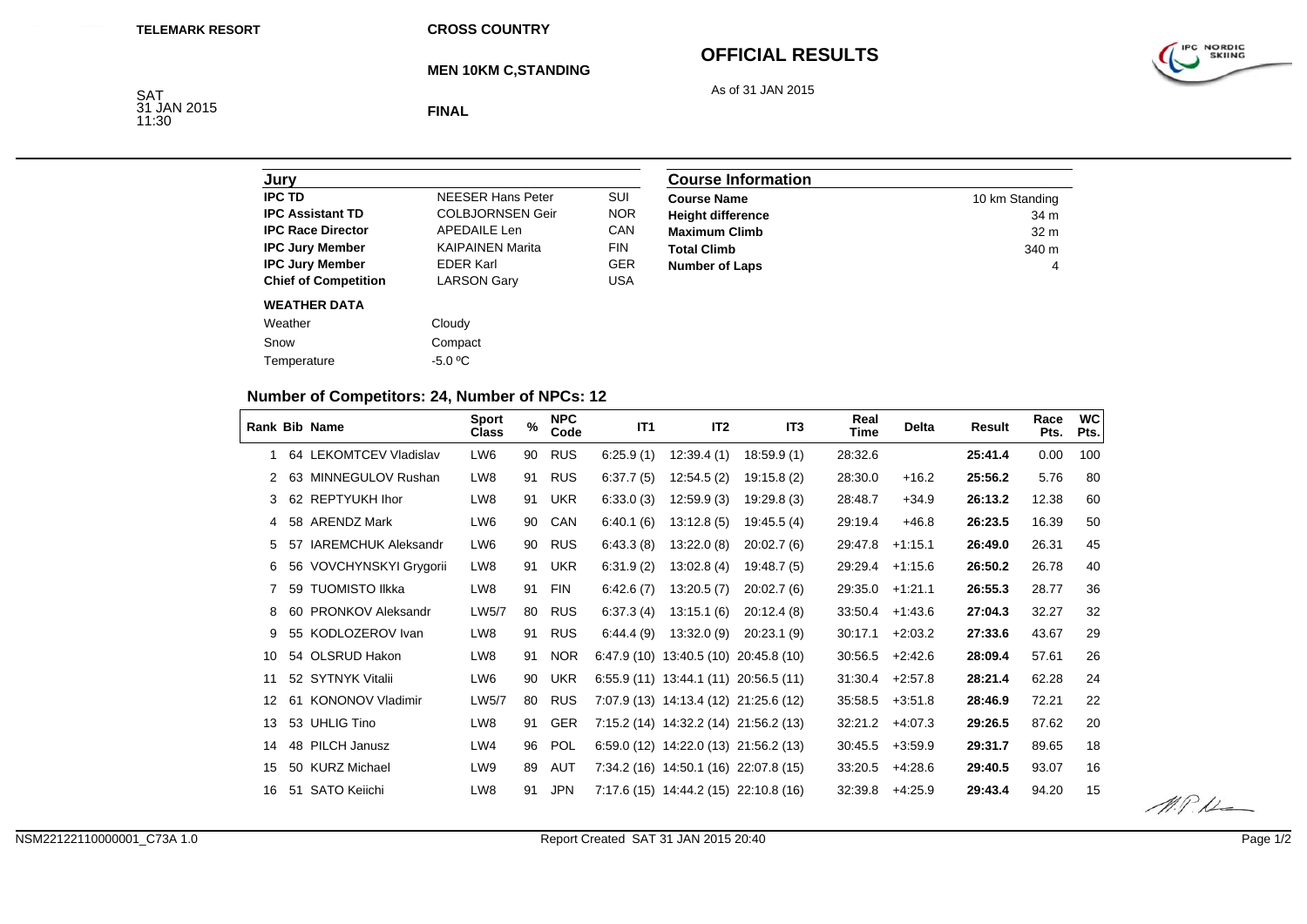#### **OFFICIAL RESULTS**

As of 31 JAN 2015



**MEN 10KM C,STANDING**

SAT<br>31 JAN 2015<br>11:30

**FINAL**

|    |    | Rank Bib Name         | <b>Sport</b><br><b>Class</b> | %  | <b>NPC</b><br>Code | IT <sub>1</sub> | IT <sub>2</sub> | IT <sub>3</sub>                       | Real<br>Time | <b>Delta</b>        | Result  | Race<br>Pts. | <b>WC</b><br>Pts. |
|----|----|-----------------------|------------------------------|----|--------------------|-----------------|-----------------|---------------------------------------|--------------|---------------------|---------|--------------|-------------------|
| 17 |    | 49 BATMUNKH Ganbold   | LW <sub>6</sub>              | 90 | MGL                |                 |                 | 7:40.9 (18) 15:38.7 (18) 23:44.3 (18) | 35:19.8      | $+6.47.1$           | 31:47.9 | 142.66       | 14                |
| 18 |    | 41 (*) ZOU Dexin      | LW6                          | 90 | CHN                |                 |                 | 7:44.5 (19) 15:41.8 (19) 23:41.2 (17) | 35:36.6      | $+7.03.9$           | 32:03.0 | 148.54       | 13                |
| 19 |    | 42 (*) CHENG Shishuai | LW <sub>6</sub>              | 90 | CHN                |                 |                 | 7:36.7 (17) 15:34.1 (17) 23:56.0 (19) | 36:05.5      | $+7:32.9$           | 32:29.0 | 158.66       | 12                |
| 20 |    | 46 IWAMOTO Keigo      | LW <sub>3</sub>              | 87 | <b>JPN</b>         |                 |                 | 7:58.7 (20) 16:23.5 (20) 25:00.6 (20) |              | $38:45.3 +9:13.6$   | 33:43.1 | 187.50       |                   |
| 21 | 47 | BERMEJO Omar          | LW6                          | 90 | USA                |                 |                 | 8:15.4 (21) 16:50.0 (21) 25:22.0 (21) |              | $37:52.2 +9:19.5$   | 34:05.0 | 196.03       |                   |
| 22 |    | 44 (*) DU Haitao      | LW5/7                        | 80 | CHN                |                 |                 | 8:19.2 (22) 16:59.6 (22) 26:13.9 (22) |              | 44:32.6 +12:25.9    | 35:38.2 | 232.31       |                   |
| 23 |    | 43 (*) TIAN Ye        | LW8                          | 91 | <b>CHN</b>         |                 |                 | 8:32.1 (23) 17:14.1 (23) 26:21.9 (23) |              | $39:15.0 + 11:01.2$ | 35:43.1 | 234.22       |                   |
| 24 |    | 45 (*) LIU Jianhui    | LW8                          | 91 | <b>CHN</b>         |                 |                 | 8:41.5 (24) 17:45.2 (24) 27:08.0 (24) |              | $40:23.1 +12:09.3$  | 36:45.1 | 258.35       |                   |

M.P.N

| Legend: |                        |                     |                                    |    |                    |  |
|---------|------------------------|---------------------|------------------------------------|----|--------------------|--|
| Delta   | . Time behind ranked   | I <sub>0</sub><br>∼ | International Paralympic Committee | TD | Technical Delegate |  |
| ITn     | ntermediate position n | <b>NPC</b>          | National Paralympic Committee      |    |                    |  |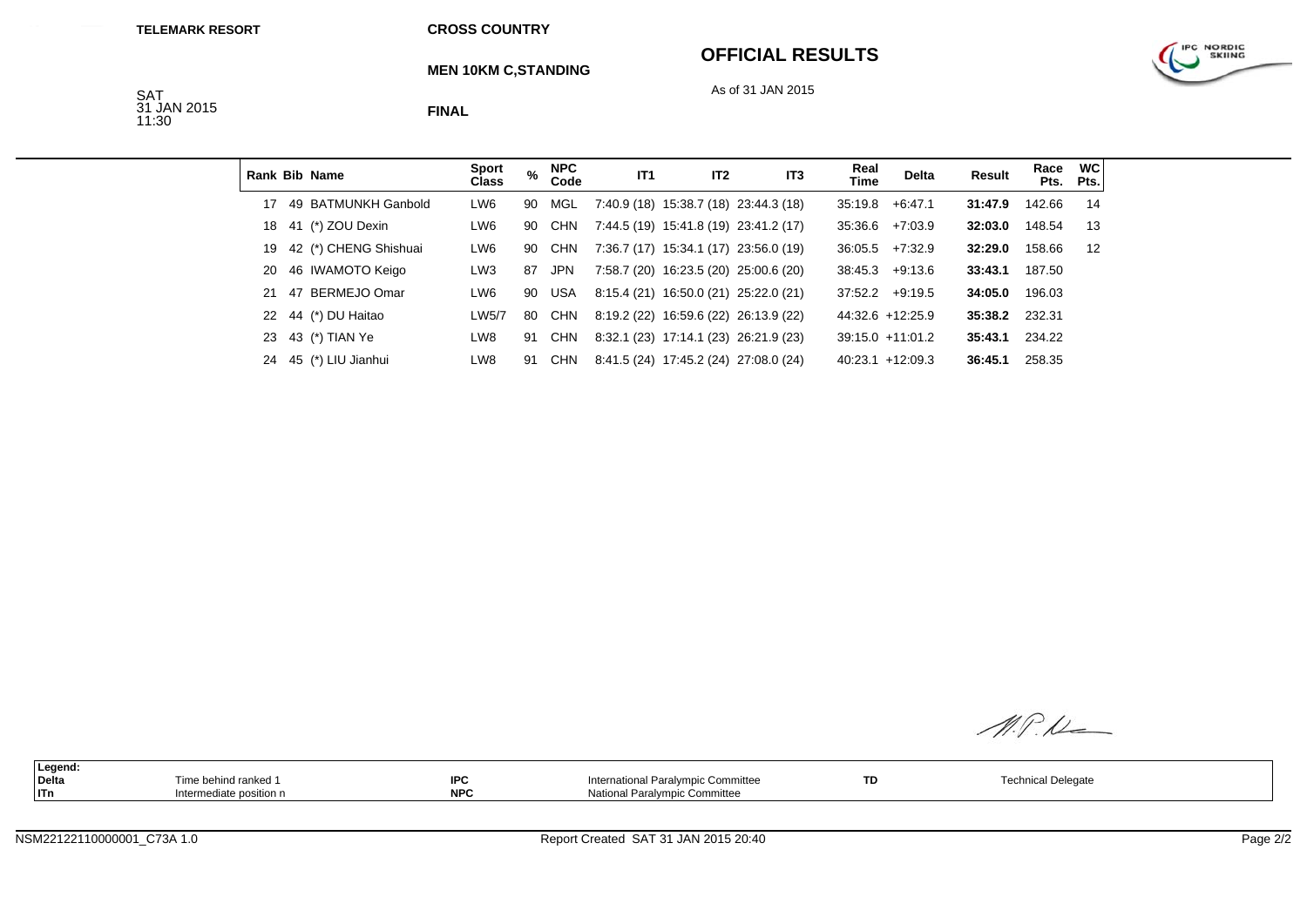**MEN 10KM C,VISUALLY IMP.**

# **OFFICIAL RESULTS**

As of 31 JAN 2015

IPC NORDIC

SAT 31 JAN 2015 12:00

**FINAL**

| Jurv                        |                          |            |
|-----------------------------|--------------------------|------------|
| <b>IPC TD</b>               | <b>NEESER Hans Peter</b> | SUI        |
| <b>IPC Assistant TD</b>     | <b>COLBJORNSEN Geir</b>  | <b>NOR</b> |
| <b>IPC Race Director</b>    | <b>APEDAILE Len</b>      | CAN        |
| <b>IPC Jury Member</b>      | <b>KAIPAINEN Marita</b>  | <b>FIN</b> |
| <b>IPC Jury Member</b>      | <b>EDER Karl</b>         | <b>GER</b> |
| <b>Chief of Competition</b> | <b>LARSON Gary</b>       | USA        |
| <b>WEATHER DATA</b>         |                          |            |
| Weather                     | Cloudy                   |            |
| Snow                        | Compact                  |            |
| Temperature                 | $-5.0 °C$                |            |
|                             |                          |            |

| <b>Course Information</b> |                  |  |  |  |  |
|---------------------------|------------------|--|--|--|--|
| <b>Course Name</b>        | 10 km Standing   |  |  |  |  |
| <b>Height difference</b>  | 34 m             |  |  |  |  |
| <b>Maximum Climb</b>      | 32 <sub>m</sub>  |  |  |  |  |
| <b>Total Climb</b>        | 340 <sub>m</sub> |  |  |  |  |
| <b>Number of Laps</b>     | 4                |  |  |  |  |

# **Number of Competitors: 10, Number of NPCs: 4**

|    |     | Rank Bib Name                                         | <b>Sport</b><br>Class | $\frac{0}{0}$ | <b>NPC</b><br>Code | IT <sub>1</sub> | IT <sub>2</sub> | IT <sub>3</sub> | Real<br>Time | <b>Delta</b> | Result  | Race<br>Pts. | <b>WC</b><br>Pts. |
|----|-----|-------------------------------------------------------|-----------------------|---------------|--------------------|-----------------|-----------------|-----------------|--------------|--------------|---------|--------------|-------------------|
|    | 80  | <b>CHOKHLAEV Stanislav</b><br>Guide: FATKHULLIN E     | <b>B1</b>             | 88            | <b>RUS</b>         | 6:39.8(1)       | 13:12.8(1)      | 19:42.2 (1)     | 29:49.9      |              | 26:15.2 | 0.00         | 100               |
|    | 79  | POLUKHIN Nikolay<br>Guide: TOKAREV Andrey             | <b>B2</b>             | 99            | <b>RUS</b>         | 6:43.8(3)       | 13:22.5(2)      | 19:57.3(2)      | 27:03.6      | $+32.5$      | 26:47.4 | 12.27        | 80                |
| 3  | 78. | <b>UDALTCOV Vladimir</b><br>Guide: BOGACHEV Ruslan    | <b>B2</b>             | 99            | <b>RUS</b>         | 6:40.4(2)       | 13:31.6(3)      | 20:31.4(3)      | 27:39.9      | $+1:08.8$    | 27:23.4 | 25.98        | 60                |
|    | 71  | <b>RESHETYNSKIY laroslav</b><br>Guide: GERGARDT Artur | B <sub>3</sub>        | 100           | <b>UKR</b>         | 6:52.7(5)       | 13.47.5(6)      | 20:47.2(4)      | 27:50.8      | $+1:35.6$    | 27:50.8 | 36.41        | 50                |
| 5. | 77  | <b>CLARION Thomas</b><br>Guide: BOURLA Julien         | <b>B1</b>             | 88            | <b>FRA</b>         | 6:47.5(4)       | 13.40.3(4)      | 20:56.2(5)      | 32:31.1      | $+2:41.1$    | 28:37.0 | 54.01        | 45                |
| 6  | 72  | <b>TOROPOV Aleksei</b><br>Guide: TIKHONOV Petr        | <b>B2</b>             | 99            | <b>RUS</b>         | 7:00.3(7)       | 14:05.5(8)      | 21:19.1(8)      | 29:01.1      | $+2:29.9$    | 28:43.7 | 56.56        | 40                |
|    | 76  | <b>MODIN Zebastian</b><br>Guide: ALVEBRO Elias        | B <sub>1</sub>        | 88            | <b>SWE</b>         | 7:02.3(8)       | 13:57.4(7)      | 21:14.4(6)      | 32:43.8      | $+2:53.8$    | 28:48.1 | 58.24        | 36                |
|    |     | 74 ARTEMOV Alexsander<br>Guide: CHEREPANOV IIya       | <b>B1</b>             | 88            | <b>RUS</b>         | 6.53.9(6)       | 13:45.1(5)      | 21:16.7(7)      | 32:49.2      | $+2:59.2$    | 28:53.0 | 60.11        | 32                |
| 9  | 73  | UTKIN lurii<br>Guide: KAZAKOV Vitalii                 | B <sub>3</sub>        | 100           | <b>UKR</b>         | 7:20.0(9)       | 14:43.5(9)      | 22:11.4(9)      | 29:43.2      | $+3:28.0$    | 29:43.2 | 79.23        | 29                |

 $\mathscr{MRL}$